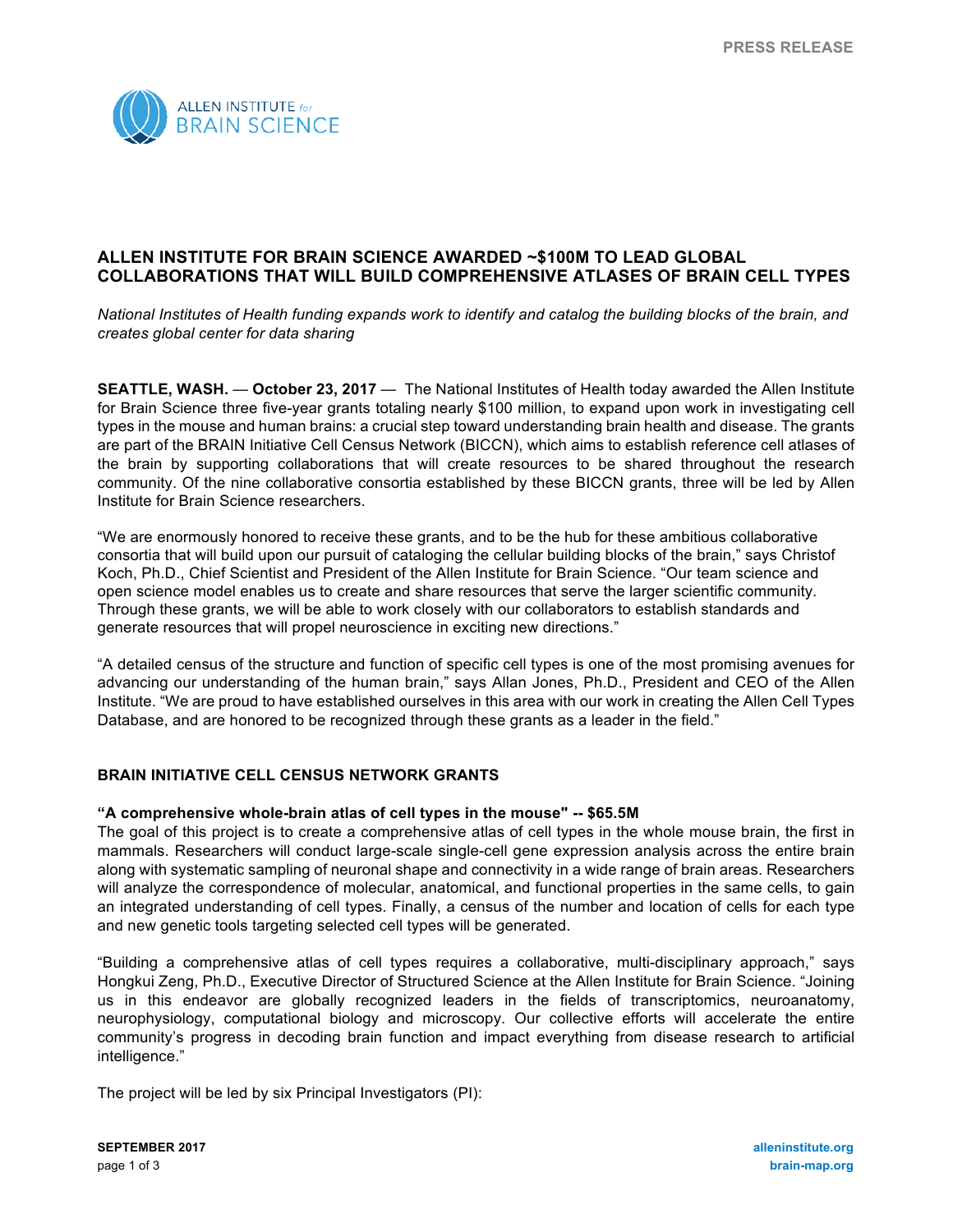- Hongkui Zeng, Project Director (PD), Allen Institute for Brain Science
- David Anderson, California Institute of Technology
- Xiaowei Zhuang, Harvard University
- Andreas Tolias, Baylor College of Medicine
- John Ngai, University of California, Berkeley
- Lior Pachter, California Institute of Technology

This large project also includes Co-Investigators from other institutions: Massachusetts Institute of Technology, Huazhong University of Science and Technology, Karolinska Institute, University of Tubingen, Weill Cornell Medicine, and collaborators from the Howard Hughes Medical Institute Janelia Research Campus.

## **"A multimodal atlas of human brain cell types" -- \$19.4M**

Allen Institute researchers will lead the creation of a multimodal atlas of human brain cell types, beginning with a gene expression survey of single cells in the brain and spinal cord, and deeper analysis of samples from the cortex and hippocampus. To move from a classification to a quantitative census, the team will analyze human neurosurgical and postmortem tissue samples, and characterize the spatial distribution and relative proportions of cells expressing different sets of genes. The second part of the project will form an international consortium of experts in studying and modeling live human cells, in order to classify cells based on shape, physiology and connective properties, and then correlate these properties to gene expression data.

"This collaboration brings together world leaders in single cell transcriptomics, human cellular physiology and anatomy, and human neuron modeling for an ambitious effort to study the structure and function of the human brain itself," says Ed Lein, Ph.D., Investigator at the Allen Institute for Brain Science. "This combined expertise and the Allen Institute's demonstrated ability to tackle large scale research projects will enable us to build a human brain cell type atlas that will be enormously beneficial to basic and clinical research. Very little research of this sort is currently being done in the United States, and we hope to join forces to better understand both conserved and unique features of human brain relevant to human-specific diseases."

The project will be led by Ed Lein (PI) and the following Co-Investigators at their respective Institutions:

- Sten Linnarsson, Karolinska Institute
- Gábor Tamás, University of Szeged
- Huib Mansvelder, VU University Amsterdam
- Idan Segev, The Hebrew University of Jerusalem

## **"A community resource for single cell data in the brain" -- \$14.5M**

In collaboration with external partners, the Allen Institute will develop and house the BRAIN Cell Data Center (BCDC). This foundational community resource will include a web-portal for sharing single cell brain data, tools and knowledge generated by BRAIN Initiative Cell Census Network partners. The BCDC will also develop and deploy fundamental data models, common community standards and scientific results.

"The BRAIN Cell Data Center will be an incredibly valuable resource for the entire neuroscience community and beyond," says Michael Hawrylycz, Ph.D., Investigator at the Allen Institute for Brain Science. "Applying cell type semantic and spatial community standards to these data, and making them available online, provides a tremendous opportunity for improving our understanding of the diverse cell types in the brain and how they're organized."